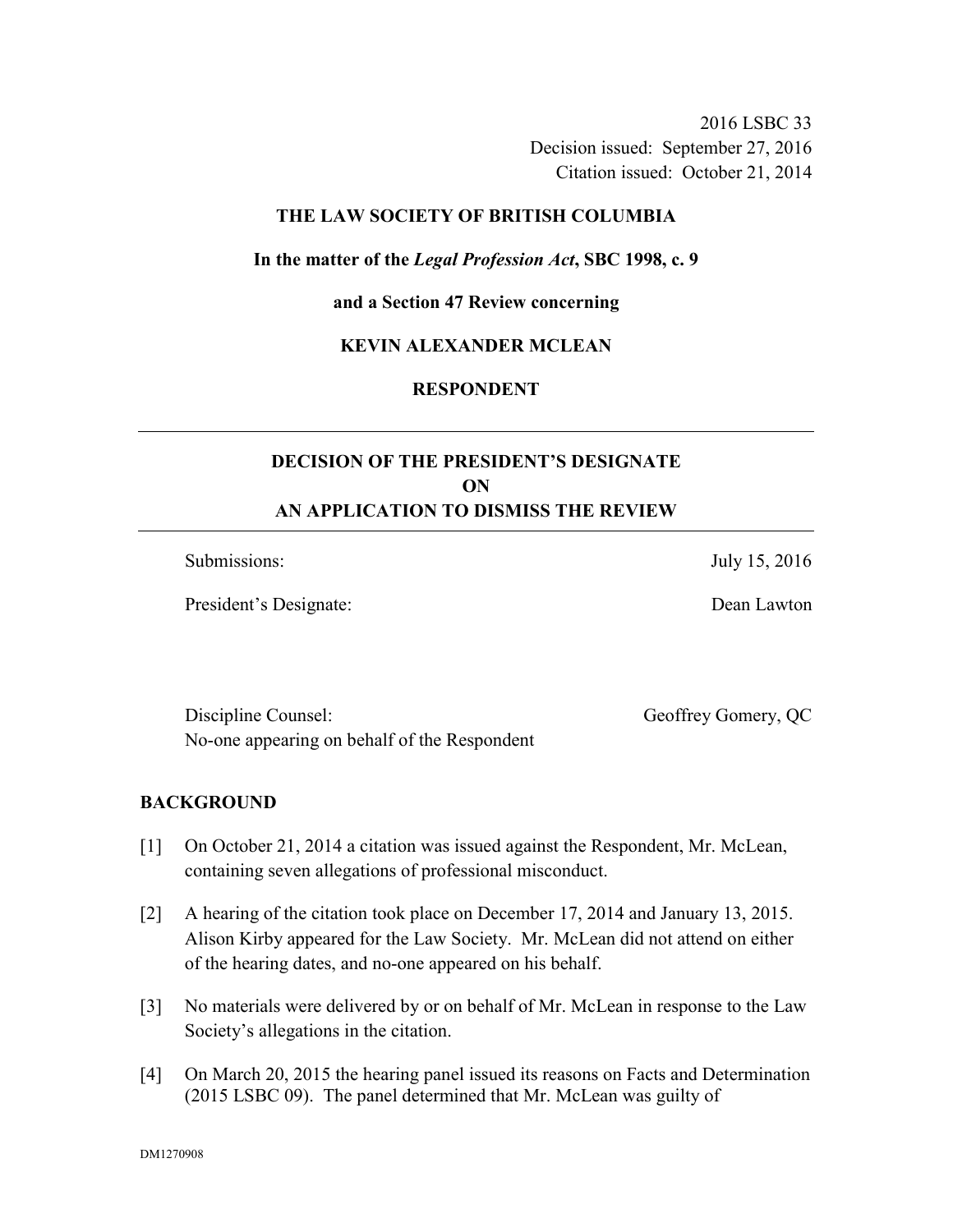professional misconduct in respect of the seven allegations against him in the citation. The panel dismissed an ancillary allegation relating to Mr. McLean's failure to meet daily with his practice supervisor.

- [5] On May 14, 2015 the panel held a Disciplinary Action hearing in respect of their findings of professional misconduct committed by Mr. McLean. Alison Kirby appeared for the Law Society. Mr. McLean did not attend the hearing, and no-one appeared on his behalf.
- [6] No materials were delivered by or on behalf of Mr. McLean in respect of the hearing on Disciplinary Action.
- [7] On June 29, 2015 the hearing panel issued its reasons on Disciplinary Action (2015 LSBC 30). The hearing panel determined that Mr. McLean was ungovernable by the Law Society, and ordered that he be disbarred.
- [8] On July 27, 2015 Mr. McLean delivered a notice of review under s. 47 of the *Legal Profession Act*. Since that time he has taken no steps to advance the review proceeding.
- [9] The Law Society prepared the Record under Rule 5-23. Mr. McLean was served with the Record on November 6, 2015.
- [10] On December 14, 2015, Michelle Robertson, the Law Society hearing administrator, sent a letter dated that day to Mr. McLean informing him of a January 14, 2016 pre-review conference and providing him with particulars for the pre-review conference.
- [11] The pre-review conference conducted by Bencher Lynal Doerksen proceeded on January 14, 2016. Geoffrey Gomery, QC attended the pre-review conference on behalf of the Law Society. Mr. McLean did not attend the pre-review conference, and no-one appeared on his behalf. Mr. Doerksen proceeded in the absence of Mr. McLean pursuant to Rule 5-25, having been satisfied that Mr. McLean had been notified of the pre-review conference.
- [12] On January 14, 2016 Mr. Doerksen issued a memorandum outlining what transpired at the pre-review conference. In that document he stated that, given the inaction on the part of Mr. McLean to advance the review, it was consequently placed into abeyance. The memorandum recorded Mr. Gomery having advised that if no steps were taken by Mr. McLean, the Law Society would apply for dismissal for want of prosecution.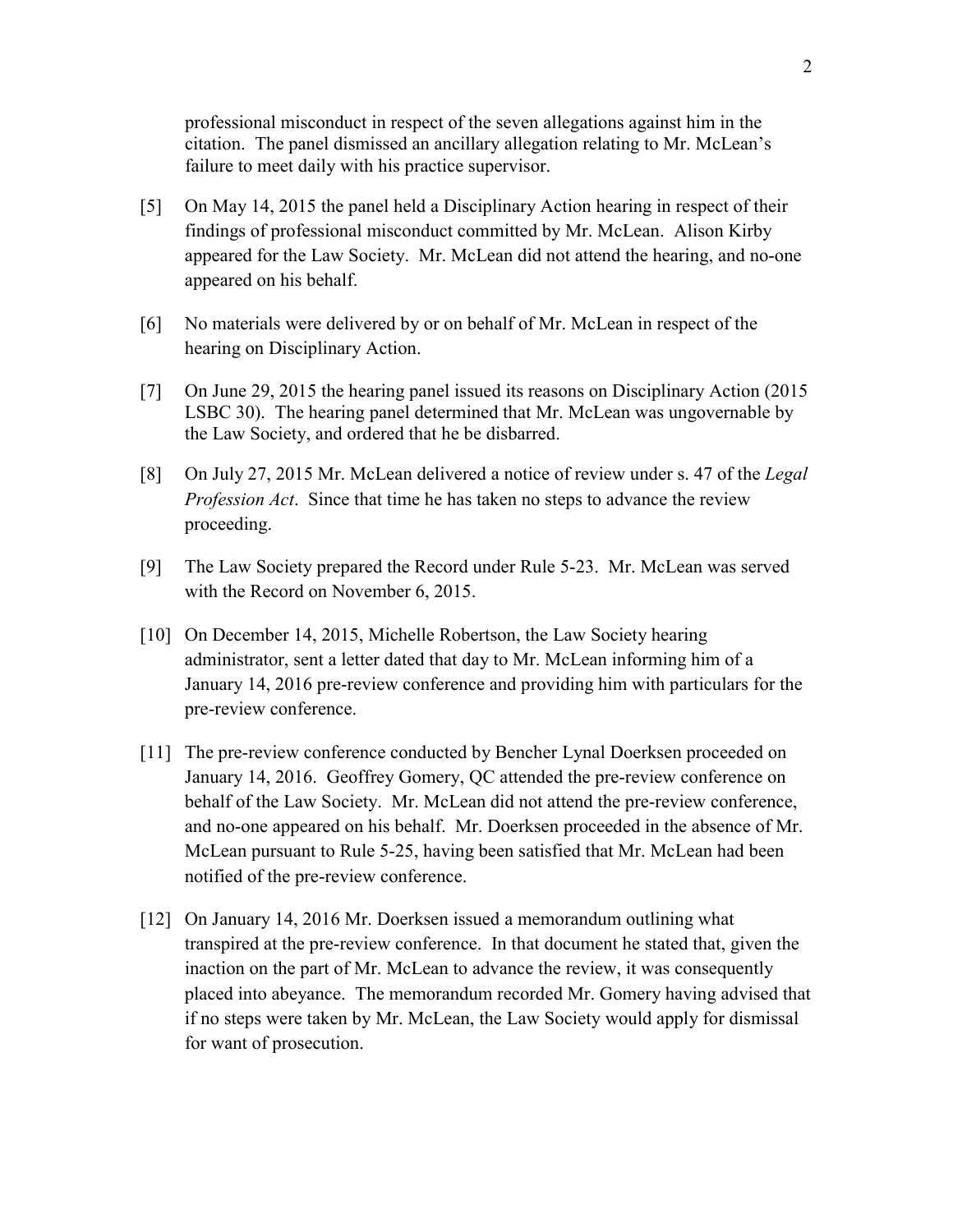[13] On January 15, 2016 Ms. Robertson sent a copy of Mr. Doerksen's memorandum to Mr. McLean by regular post to two addresses for Mr. McLean. In this context Rule 10-1(1) deems service of a document effected by sending it to the last known address of the addressee.

# **THE APPLICATION TO DISMISS THE S. 47 REVIEW**

- [14] By a letter dated July 15, 2016 addressed to the President of the Law Society and to Mr. McLean, Mr. Gomery applied for an order dismissing the review (the "dismissal application").
- [15] The dismissal application relies on Rule 5-28, which states (subrule (2) having been rescinded):

# **Inactive reviews**

- **5-28** (1) If no steps have been taken for 6 months or more, a party may apply for an order dismissing a review by delivering to the President and the other party a notice in writing that sets out the basis for the application.
	- (3) If it is in the public interest and not unfair to the respondent or applicant, the President may dismiss the review.
	- (4) The President may designate another Bencher to make a determination under subrule (3).
- [16] Having been designated by the President to make a determination on the dismissal application, I provided a memorandum on July 27, 2016 to Ms. Robertson with directions concerning the procedure for the determination of the dismissal application. In that memorandum I requested that Mr. Gomery file Mr. McLean's admission of delivery of notice, or provide other proof of notice, of the dismissal application being delivered to Mr. McLean.
- [17] My memorandum also directed that:
	- (a) Mr. McLean had until August 31, 2016 to deliver any responding material to the dismissal application to the attention of Michelle Robertson, and to Mr. Gomery; and
	- (b) Mr. Gomery would have 14 days following delivery of any responding material from Mr. McLean in which to provide any reply material to Ms. Robertson and to Mr. McLean.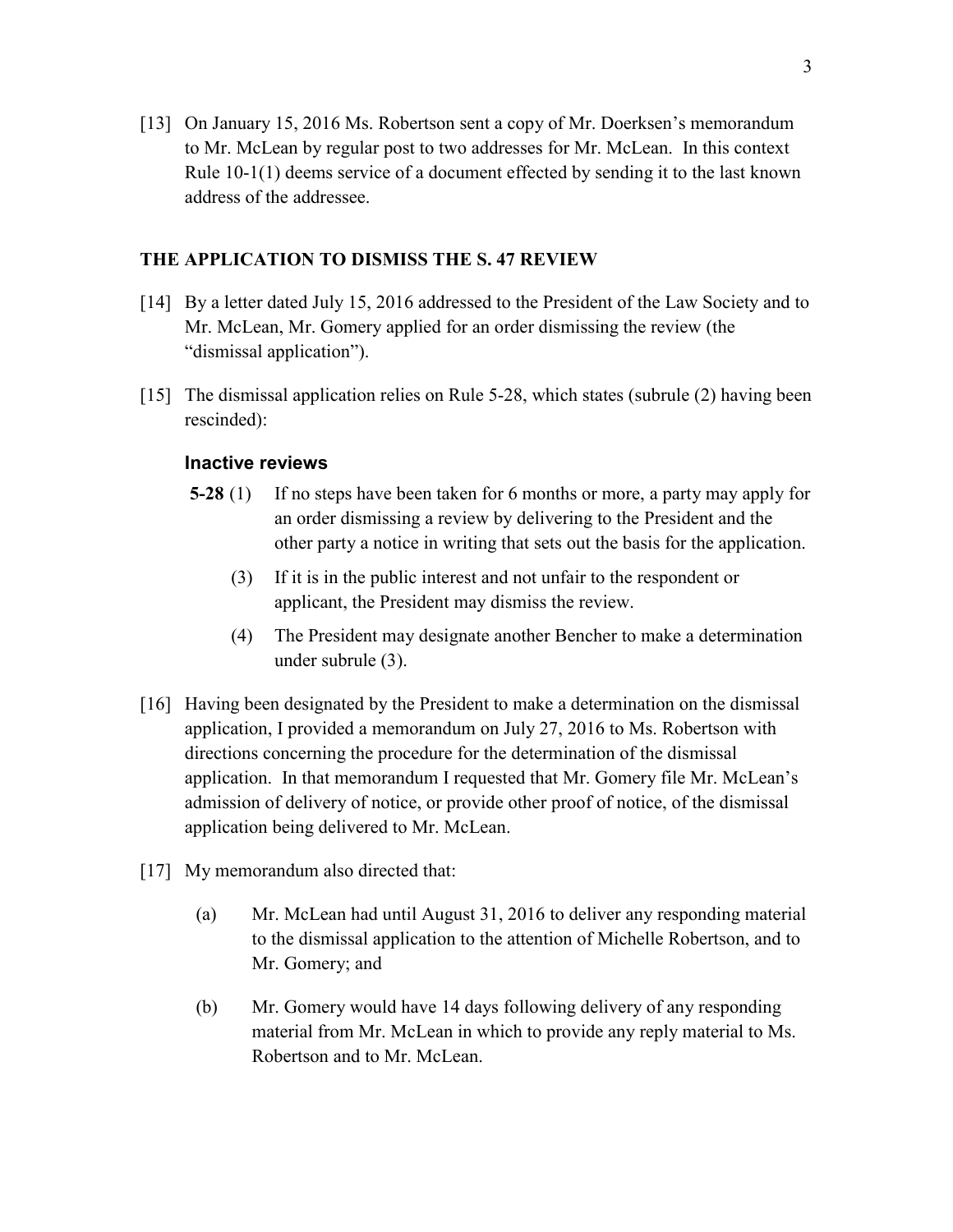- [18] In a letter dated August 8, 2016 to Michelle Robertson, Mr. Gomery provided an affidavit of service from Rachel Rabey attesting that she arranged for a courier to deliver a copy of Mr. Gomery's July 15, 2016 dismissal application to Mr. McLean's Vancouver business address. The exhibit to Ms. Rabey's affidavit was a copy of the way-bill from the courier confirming delivery to the address for Mr. McLean indicated in her affidavit.
- [19] Mr. McLean has not provided any responding material to Ms. Robertson in the context of my memorandum of July 27, 2016.

### **ANALYSIS**

- [20] Rule 5-28 imposes two obligations on the President and hence me as his designate. First I must determine if it is in the public interest to dismiss the review, and second, that the dismissal is not unfair to Mr. McLean.
- [21] In addition, I must be satisfied that there has been procedural fairness in respect of the dismissal application; in particular that Mr. McLean has been notified of the dismissal application and has been given an opportunity to respond to it. Based on the information I have been provided as outlined in these reasons, I think it is clear that Mr. McLean has been provided with both the notice of the dismissal application and an opportunity to deliver responding material.
- [22] The courts have provided guidance to administrative decision-makers in recognizing obligations to parties and, in this case, the public interest when exercising discretionary powers. In particular, decision-makers must be mindful of the importance of timely resolutions of disputes and proceedings, proportionality of costs, and the principle of finality. In this context I acknowledge the helpfulness of authorities referred to in Mr. Gomery's dismissal application. (See: *British Columbia Workers' Compensation Board v. Figliola*, 2011 SCC 52 at paras. 24-25 and 27; and *The Law Society of Upper Canada v. Igbinosun*, 2009 ONCA 484 at para. 48.)
- [23] I think it is useful in this case to consider the approach our courts take in considering applications for orders for dismissal of civil proceedings for want of prosecution. Such orders are discretionary in nature and turn on the particular facts and circumstances of each case. In *Edmond v. British Columbia*, 2013 BCSC 1102, the court mentioned three factors that should be considered on an application to dismiss for want of prosecution, namely whether:
	- (a) there has been an inordinate delay, given the facts of the case;